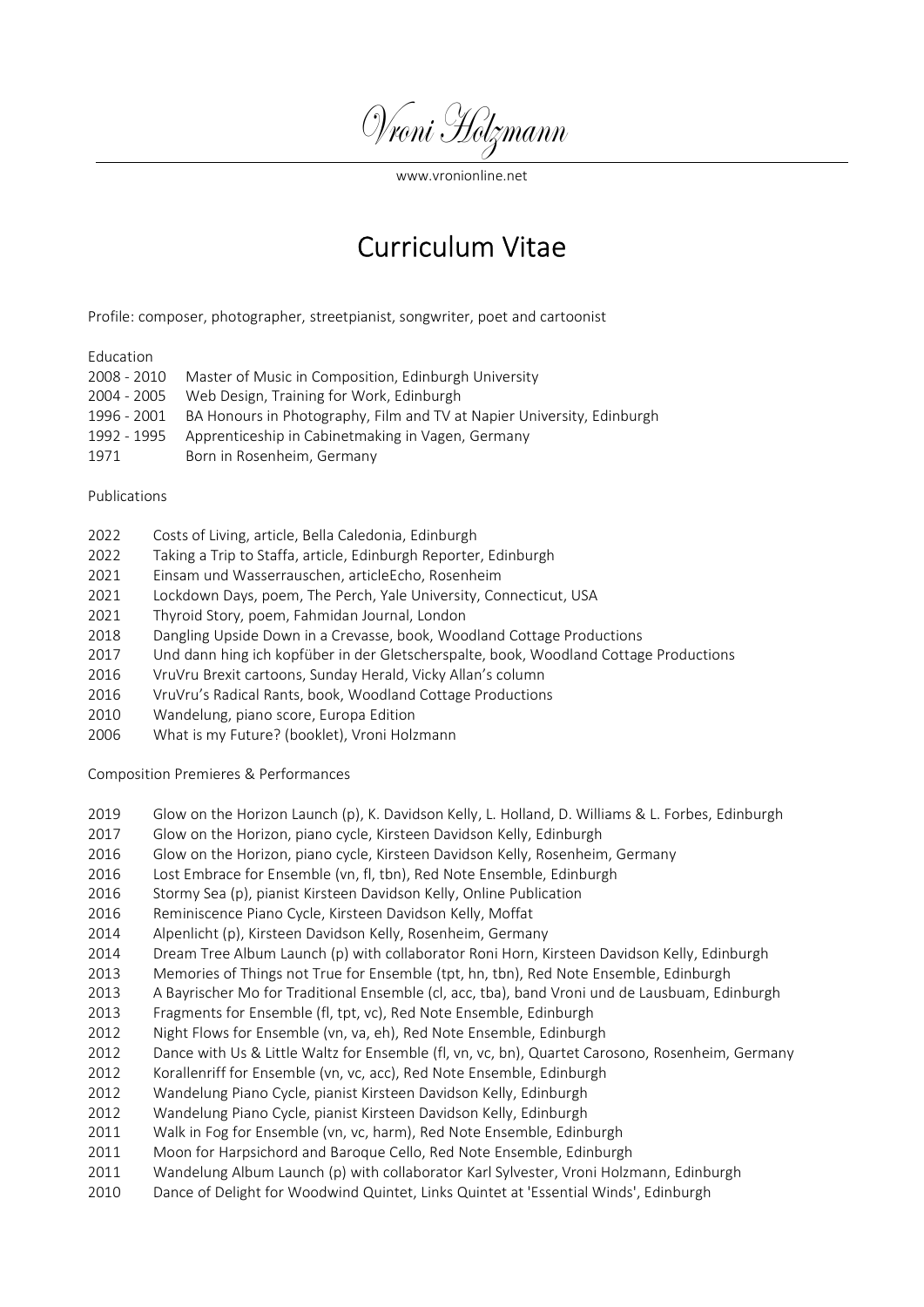- 
- 
- 
- 2010 Girl Cradling a Lobster for Chamber Orchestra, Composer's Orchestra, Edinburgh<br>
2010 While I'm waiting for Ensemble (sax, gtr, vc), Red Note Ensemble, Edinburgh<br>
2010 He Danced on my Heart for Orchestra, Edinburgh Uni 2010 Girl Cradling a Lobster for Chamber Orchestra, Composer's Orchestra, Edinburgh<br>
2010 While I'm waiting for Ensemble (sax, gtr, vc), Red Note Ensemble, Edinburgh<br>
2010 He Danced on my Heart for Orchestra, Edinburgh Uni 2010 Girl Cradling a Lobster for Chamber Orchestra, Composer's Orchestra, Edinburgh<br>
2010 While I'm waiting for Ensemble (sax, gtr, vc), Red Note Ensemble, Edinburgh<br>
2010 He Danced on my Heart for Orchestra, Edinburgh Uni Girl Cradling a Lobster for Chamber Orchestra, Composer's Orchestra, Edinburgh<br>
2010 While I'm waiting for Ensemble (sax, gtr, vc), Red Note Ensemble, Edinburgh<br>
2010 The Danced on my Heart for Orchestra, Edinburgh Univers Edinburgh Girl Cradling a Lobster for Chamber Orchestra, Composer's Orchestra, Edinburgh<br>
While I'm waiting for Ensemble (sax, gtr, vc), Red Note Ensemble, Edinburgh<br>
He Danced on my Heart for Orchestra, Edinburgh University Sinfoni
- 
- 
- 
- Girl Cradling a Lobster for Chamber Orchestra, Composer's Orchestra, Edinburgh<br>
2010 While I'm waiting for Ensemble (sax, gtr, vc), Red Note Ensemble, Edinburgh<br>
2010 He Danced on my Heart for Orchestra, Edinburgh Universi Girl Cradling a Lobster for Chamber Orchestra, Composer's Orchestra, Edinburgh<br>
2010 While I'm waiting for Ensemble (sax, gtr, vc), Red Note Ensemble, Edinburgh<br>
2010 He Danced om ny Herar for Orchestra, Edinburgh Universi 2010 Girl Cradling a Lobster for Chamber Orchestra, Composer's Orchestra, Edinburgh<br>
2010 While I'm waiting for Ensemble (sax, gtr, vc), Red Note Ensemble, Edinburgh<br>
2010 He Danced on my Heart for Orchestra, Edinburgh Uni 2010 Girl Cradling a Lobster for Chamber Orchestra, Composer's Orchestra, Edinburgh<br>2010 While I'm waiting for Ensemble (sax, gtr, vc), Red Note Ensemble, Edinburgh<br>2010 He Danced on my Heart for Orchestra, Edinburgh Unive 2010 Girl Cradling a Lobster for Chamber Orchestra, Composer's Orchestra, Edinburgh<br>
2010 While I'm waiting for Ensemble (sax, gtr, vc), Red Note Ensemble, Edinburgh<br>
2010 He Denced on my Heart for Orchestra, Edinburgh Uni 2010 Girl Cradling a Lobster for Chamber Orchestra, Composer's Orchestra, Edinburgh<br>
2010 While I'm waiting for Ensemble (sax, gtr, vc), Red Note Ensemble, Edinburgh<br>
2010 He Danced on my Heart for Orchestra, Edinburgh Uni 2010 Girl Cradling a Lobster for Chamber Orchestra, Composer's Orchestra, Edinburgh<br>
2010 While I'm waiting for Ensemble (sax, gtr, vc), Red Note Ensemble, Edinburgh<br>
2010 He Danced on my Heart for Orchestra, Edinburgh Uni 2010 Girl Cradling a Lobster for Chamber Orchestra, Composer's Orchestra, Edinburgh<br>
2010 While I'm waiting for Ensemble (sax, gtr, vc), Red Note Ensemble, Edinburgh<br>
2010 The Danced on my letar for Crichestra, Edinburgh U 2010 Girl Cradling a Lobster for Chamber Orchestra, Composer's Orchestra, Edinburgh<br>
2010 While I'm waiting for Frasemble (ax, gtr, vc), Red Note Ensemble, Edinburgh<br>
2010 The Dented on my Heart for Orchestra, Edinburgh Un 2010 Girl Cradling a Lobster for Chamber Orchestra, Composer's Orchestra, Edinburgh<br>
2010 While I'm walting for Ensemble (sax, get, vc), Red Note Ensemble, Edinburgh<br>
2010 He Danced on my Heart for Orchestra, Edinburgh Uni 2010 Girl Cradling a Lobster for Chamber Orchestra, Composer's Orchestra, Edinburgh<br>
2010 While I'm waiting for Ensemble (sax, gtr, vv.), Red Note Ensemble, Edinburgh<br>
2010 He Danced on my Heart for Orchestra, Edinburgh Un 2010 Girl Cradling a Lobster for Chamber Orchestra, Composer's Orchestra, Edinburgh<br>
2010 While I'm waiting for Ensemble (sax, gt, yt, beta Note Ensemble, Edinburgh<br>
2010 He Danced on my Heart for Orchestra, Edinburgh Univ 2010 Girl Cradling a Lobster for Chamber Orchestra, Composer's Orchestra, Edinburgh<br>
2010 While I'm waiting for Ensemble (sax, gtr, vc), Red Note Ensemble, Edinburgh<br>
11e Danced on my Heart Ior Orchestra, Edinburgh Univers 2010 Girl Cradling a Lobster for Chamber Orchestra, Composer's Orchestra, Edinburgh<br>
2010 While I'm wailing for Ensemble (sav, gtv, yr.), Red Note Ensemble, Edinburgh<br>
2010 He Danced on my Heart for Orchestra, Edinburgh Un 2010 While I'm waiting for Ensemble (sax, gtr, vc), fied Note Ensemble, Edinburgh<br>
2010 The Denced on my Heart for Orchestra, Edinburgh University Simfonielta, Edinburgh<br>
2010 The Depth of the Lake for String Orchestra and 2009 Zwei Welten for Ensemble (p, vc, db), Vroni Holzmann, Joey Sanderson and Conrad Molleson, Edinburgh<br>
2019 A quiet room and sparrows for Ensemble (fl, h, m, m, m, vc), Ned Note Ensemble, Gisagow<br>
2019 Locking for somet 2009 A quiet room and sparrows for Ensemble (fl, hn, mar, vic), fied Note Ensemble, Glasgow<br>
2009 Looking for something that isn't there (bcl, p, strqt), Edinburgh Quartet, N. Ashworth and K. Davidson<br>
2019 Mary dancing fo 2009 Looking for something that isn't there (bcl, p, strqt), Edinburgh Quartet, N. Ashworth and K. Davidson<br>
Kelly, London<br>
Mary dancing for Ensemble (hn, tpt, va), Red Note Ensemble, Edinburgh<br>
2009 Abendlicher Gang for E
- 
- 
- 
- 
- 
- 
- 
- 
- 
- 
- Germany Kelly, London<br>
2009 - Mary dancing for Ensemble (hn, tpt, va), Red Note Ensemble, Edinburgh<br>
2020 - Abendlicher Gang for Ensemble (bcl, vc, db), Red Note Ensemble, Glasgow<br>
2009 - Abendlicher Gang for Ensemble (bcl, vc, db 2009 Mary dancing for Ensemble (hn, tpt, va), Red Note Ensemble, Edinburgh<br>
2009 Abendlicher Gang for Ensemble (bd, vc, db), Red Note Ensemble, Ediagow<br>
2009 Abendlicher Gang for Ensemble (bd, vc, db), Red Note Ensemble, E 2009 Abendlicher Gang for Ensemble (bcl, vc, db), Red Note Ensemble, Glasgow<br>
2009 Wondeldung Piano Cycle, Vroni Holdmann, Saint Glies Cathedral, Edinburgh<br>
2009 Wondeldung Piano Cycle, Vroni Holdmann, Saint Glies Cathedra 2009 Abendlicher Gang for Ensemble (bcl, vc, db), Red Note Ensemble, Edinburgh<br>2009 Uvandelung Piano Cycle, Vroni Holzmann, saint Giles Cathedral, Edinburgh<br>2011 Baokhaly for something that is the there for Duo (bcl, p). S 2009 Wandelung Plano Cycle, Vroni Holzmann, Saint Giles Cathedral, Edinburgh<br>2009 Looking for something that isn't there for Duo (6tc) p.) Sarah Watts and Antony Clare, Edinburgh<br>2008 Adam / Petito II for Plano, Inheritanc 2009 Looking for something that isn't there for Duo (bcl, p), Sarah Watts and Antony Clare, Edinburgh<br>2008 The Sorry Blues, Decision Interview coodman & Punk Yodel Anarchy, Edinburgh<br>2011 Der Herzenstiels, Holdmann & Holdm 2008 Madm / Petrito II for Piano, Inheritance Concert, Lewis Forbes, Edinburgh<br>2008 The Sorry Blues, Mean Romnie Woodrman & Punk Yodel Anarchy, Edinburgh<br>2001 Der Herzensdieb, Holzmann & Holzmann, Rosenheim, Germany<br>2000 U 2008 The Sorry Blues, Mean Ronnie Woodman & Punk Yodel Anarchy, Edinburgh<br>2001 Der Herzenstieb, Holzmann & Holzmann, Rosehheim, Germany<br>2000 Um mich rum ist Chaos wo ich geh und steh, Holzmann & Holzmann, Rosenheim, German The Cross is Gone Piano Cycle, Vroni Holzmann, Edinburgh<br>
2000 Um mich rum ist Chaos wo ich geh und steh, Holzmann & Holzmann, Rosen<br>
2000 The Cross is Gone Piano Cycle, Soundscape for Performance Installation, Vrc<br>
2010 T 2000 — The Cross is Gone Piano Cycle, Soundscape for Performance Installation, Vroni Holzmann, Halle, Germany<br>
Broadcasts<br>
2019 — Loch Lomond Beech, The Daffodil Perspective with Elizabeth de Brito<br>
2019 — Dress Treet Pian Germany<br>
Broadcasts<br>
2019 Loch Lomond Beech, The Daffodil Perspective with Elizabeth de Brito<br>
2016 Dream Tree Piano Cyde, The International Alliance for Women in Music Broadcast<br>
2012 Wandelung, Hildegard to Hildegard<br>
20

## Broadcasts

- 
- 
- 
- 
- 
- 
- 
- 
- 
- 
- Broadcasts<br>
2019 Loch Lomond Beech, The Daffodl Perspective with Elizabeth de Brito<br>
2016 Dream Tree Piano Cycle, The Intermational Alliance for Women in Music Broadcast<br>
2013 Wandelung, Hildegard to Hildegard<br>
2011 Wandel Broadcasts<br>
2019 Loch Lomond Beech, The Daffordii Perspective with Elizabeth de Brito<br>
2016 Dream Tree Piano Cycle, Die Internetional Alliance for Women in Music Broadcast<br>
2012 Wandelung, Hildegard to Hildegard<br>
2012 Firs 2019 Loch Lomond Beech, The Daffodil Perspective with Elizabeth de Brito Dream Tree Piano Cycle, The International Alliance for Women in Music Broadcast<br>2012 Wandelung, Hildegard to Hildegard<br>2012 Hirst Day of the Century, 2019 Loch Lomond Beech, The Daffodl Perspective with Elizabeth de Brito 2016 Dream Tree Panno Cycle, The International Alliance for Women in Music Broadcast<br>2013 Wondelung, Hildegard to Hildegard<br>2012 First Day of the Cent 2016 Dream Tree Piano Cycle, The International Alliance for Women in Music Broadcast<br>2013 Wandelung, Hildegard to Hildegard<br>2012 First Day of the Century, Radio Hildegard<br>2011 The Cross, Radio Charivari, Interview by Reinh 2013 Wandelung, Hildegard to Hildegard<br>2012 First Day of the Century, Radio Hildegard Co Hildegard<br>2012 Wandelung, The Edinburgh Reporter, Interview by Samantha Taylor<br>2011 The Cross, Radio Charvari, Interview by Feinhart 2012 First Day of the Century, Radio Hildegard to Hildegard<br>2011 Wardelung, The Edinburgh Reporter, Interview by Reinhart Knirsch<br>2011 The Cross, Radio Charivari, Interview by Reinhart Knirsch<br>2011 Bavarian Songs, Bayrisch 2011 Wandelung, The Edinburgh Reporter, Interview by Samantha Taylor<br>2011 The Cross, Radio Charvari, Interview by Feinhart Knissch<br>2011 Bavarian Songs, Bayrischer Rundfunk, Mittags in Oberbayern with Annette Kugler<br>2011 Sc 2011 The Cross, Radio Charivari, Interview by Reinhart Knirsch<br>2011 Bevarian Songs, Beyrischer Rundfunk, Mittags in Oberbayern with Annette Kugler<br>2011 Schlaf Wohl, Petito and Lullaby for a Sleepy Child, Leith FM, Music Ro 2011 Bavarian Songs, Bayrischer Rundfunk, Mittags in Oberbayern with Annette Kugler<br>2011 schlaf Wohl, Petito and Lullaby for a Sleepy Child, Leith FAA, Music Routes with Jim Weish<br>2011 Interview, Regional Fernsehen Oberbay 2011 Schlaf Wohl, Petito and Lullaby for a Sieepy Child, Leith FM, Music Routes with Jim Welsh<br>2011 Interview, Regional Fernsehen Obetisayern, Diensfalk with Damini Hawkins<br>2011 The Cross, BBC Radio Scotland, Classics Unwr 2011 Interview, Regional Fernsehen Oberbayern, DiensTalk with Damion Hawkins<br>2011 The Cross, BBC Radio Scotland, Classics Unwrapped with Jamie MacDougall<br>2009 I Looking for something that isn't there, BBC Radio 3, Hear and 2011 The Cross, BBC Radio Scotland, Classics Unwrapped with Jamie MacDougall<br>
2009 Looking for something that isn't there, BBC Radio 3, Hear and Now with Sara Mohr-Pietsch<br>
Musical Performances<br>
2019 - 2022 Vroni on Boogle 2009 Looking for something that isn't there, BBC Radio 3, Hear and Now with Sara Mohr-Pietsch<br>
Musical Performances<br>
1999 - 2022 Vroni on Boogle, Street Piano Project, Touring Europe with an Acoustic Piano<br>
2013 Bavarian B

- Musical Performances<br>
1999 2022 Vroni on Boogie, Street Piano Project, Touring Europe with an Acoustic Piano<br>
2013 Bavarian Beer Festival, Out of the Blue Arts Centre, Edinburgh<br>
2012 Oktoberfest Bruncheon, Out of
- 
- 
- 
- 
- 
- 
- 
- 
- 
- 
- 
- 
- 
- 
- 
-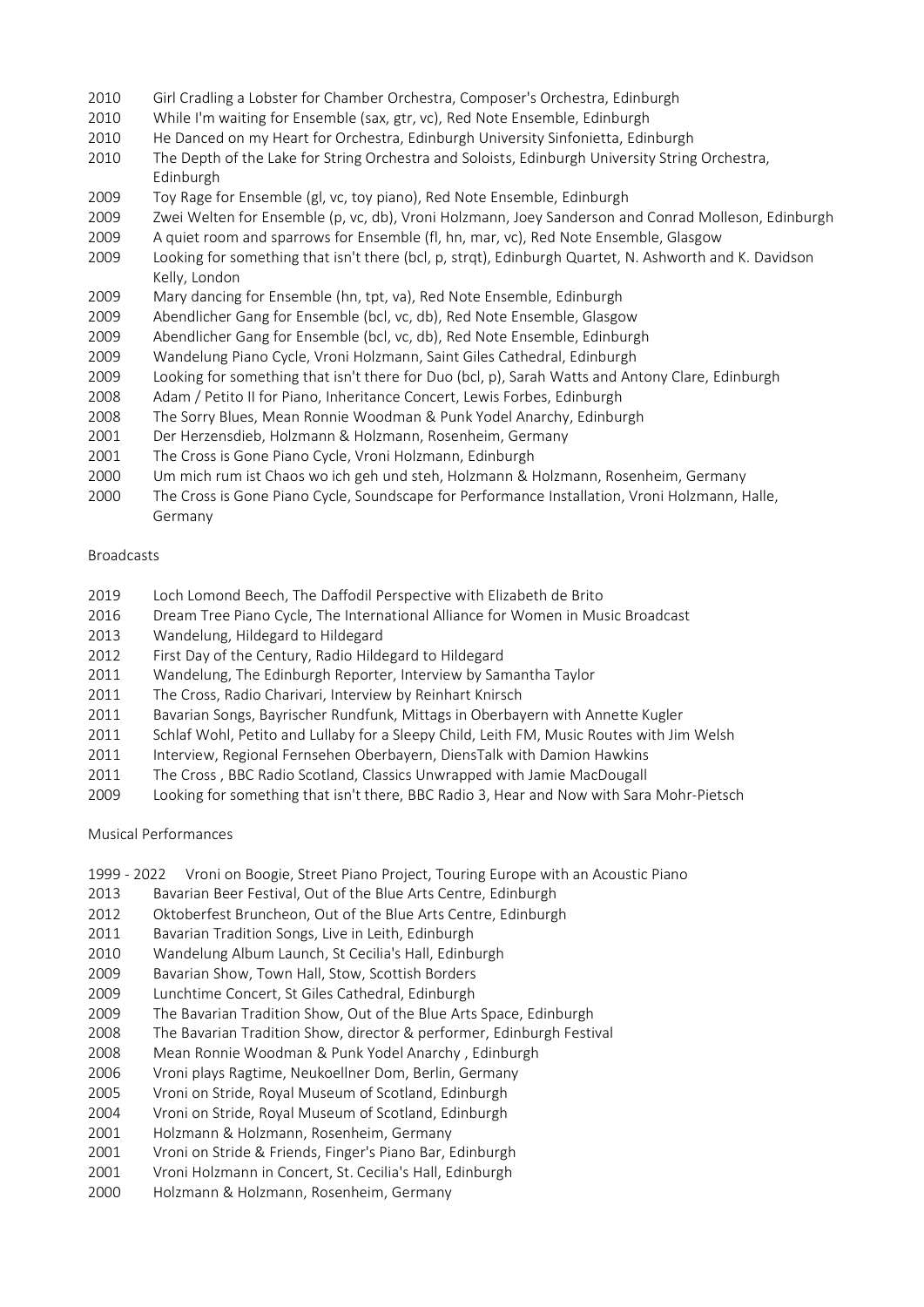- 
- 2000 Aidan Bartley Concert, Berlin, Germany<br>2000 Performance Installation Soundscape, Collaboration with Karl Sylvester, Halle, Germany<br>2009 Aidan Bartley Concert, Open Air Concert, Zaragoza, Spain<br>2008 Alexander Simple St 2000 Aidan Bartley Concert, Berlin, Germany<br>2000 Performance Installation Soundscape, Collaboration with Karl Sylvester, Halle, Germany<br>2020 Aidan Bartley Concert, Open Air Concert, Zaragoza, Spain<br>2020 Glow on the Horizon 1999 Aidan Bartley Concert, Open Air Concert, Zaragoza, Spain Adan Bartley Concert, Berlin, Germany<br>
2000 Performance Installation Soundscape, Collaboration with Karl Sylvester, Halle, Germany<br>
2020 Glow on the Horizon, Piano (LP), performed by Kirsteen Davidson Kelly<br>
2020 Glow on t Aidan Bartley Concert, Berlin, Germany<br>
2000 Performance Installation Soundscape, Collaboration with Karl Sylvester, Halle, Germany<br>
2020 Aidan Bartley Concert, Open Air Concert, Zaragoza, Spain<br>
2020 Glow on the Horizon, Aidan Bartley Concert, Berlin, Germany<br>
2000 Performance Installation Soundscape, Collaboration with Karl Sylvester, Halle, Germany<br>
2020 Ricordings<br>
2020 Glow on the Horizon, Piano (LP), performed by Kirsteen Davidson Kel Aidan Bartley Concert, Berlin, Germany<br>
2000 Performance Installation Soundscape, Collaboration with Karl Sylvester, Halle, Germany<br>
2020 Performance Installation Soundscape, Collaboration with Karl Sylvester, Halle, Germa Aidan Bartley Concert, Berlin, Germany<br>
2000 Performance Installation Soundscape, Collaboration with Karl Sylvester, Halle, Germany<br>
2020 Brow on the Horizon, Piano (LP), performed by Kirsteen Davidson Kelly<br>
2022 Glow on Aidan Bartley Concert, Berlin, Germany<br>
2000 Performance Installation Soundscape, Collaboration with Karl Sylvester, Halle, Germany<br>
2020 Glow on the Horizon, Piano (LP), performed by Kirsteen Davidson Kelly<br>
2014 Book on 2000 Aidan Bartley Concert, Berlin, Germany<br>2000 Performance Installation Soundscape, Collaboration with Karl Sylvester, Halle, Germany<br>2020 Clow on the Horizon, Piano (LP), performed by Kirsteen Davidson Kelly<br>2014 Dream 2000 Aidan Bartley Concert, Berlin, Germany<br>
2000 Performance Installation Soundscape, Collaboration with Karl Sylvester, Halle, Germany<br>
2020 Glow on the Horizon, Piano (IP), performed by Kirsteen Davidson Kelly<br>
2021 Glo Adan Bartley Concert, Berlin, Germany<br>
2000 Performance Installation Soundscape, Collaboration with Karl Sylvester, Halle, Germany<br>
2010 Performance Installation Soundscape, Collaboration with Karl Sylvester, Halle, German 2000 Aidan Bartley Concert, Berlin, Germany<br>
2000 Performance Installation Soundscape, Collaboration with Karl Sylvester, Halle, Germany<br>
2019 Aidan Bartley Concert, Open Air Concert, Zaragoza, Spain<br>
2010 Glow on the Hori 2000 Performance Installation Soundscape, Collaboration with Karl Sylvester, Halle, Ger<br>
2029 Aidan Bartley Concert, Open Air Concert, Zaragoza, Spain<br>
Recordings<br>
2020 Glow on the Horizon, Piano (LP), performed by Kirstee
- 

## Recordings

- 
- 
- 
- 
- 
- 
- Recordings<br>
2020 Glow on the Horizon, Piano (LP), performed by Kirsteen Davidson Kelly<br>
2014 Dream Tree, Piano (P), performed by Kirsteen Davidson Kelly<br>
2011 Street Piano Ragtime, Piano (LP) 2010 Wandelung, Piano (LP)<br>
20 Recordings<br>
2020 Glow on the Horizon, Piano (LP), performed by Kirsteen Davidson Kelly<br>
2011 Street Flano Ragtime, Plano (LP) XO10 Wandelung, Plano (LP)<br>
2011 Street Flano Ragtime, Plano (LP) 20016 Wisteen Davidson Kelly<br>
- 
- 
- 
- Publications

- 
- 
- 
- 
- 
- 
- 
- 2020 Glow on the Horizon, Piano (LP), performed by Kirsteen Davidson Kelly<br>2014 Dream Tree, Piano (LP), performed by Kirsteen Davidson Kelly<br>2011 Strete Piano Ragtime, Piano (LP) 2010 Wandelung, Piano (LP)<br>2009 Wandelung, 2020 Glow on the Horizon, Plano (LP), performed by Kirsteen Davidson Kelly<br>2014 Street Fiano (LP), performed by Kirsteen Davidson Kelly<br>2011 Street Fiano Ragtime, Plano (LP) 2010 Wandelung, Plano (LP)<br>2009 Wandelung, Plano 2014 Dream Tree, Piano (IP), performed by Kirsteen Davidson Kelly<br>2019 Wandelung, Piano (EP)<br>2019 Wandelung, Piano (EP)<br>2008 The Bavarian Tradition Show (IF) 2005 6 Songs by TimeraT (EP)<br>2008 The Bavarian Tradition Show (I 2011 Street Piano Ragtime, Piano (LP) 2010 Wandelung, Piano (LP)<br>2008 Wandelung, Piano (EP)<br>2008 The Bavarian Tradition Show (EP) 2005 6 Songs by TincaT (EP)<br>2004 Street Piano Boogle, Piano (LP) 2004 The Great Out There by 2009 Wandelung, Piano (FP)<br>
2004 The Bavarian Tradition Show (FP) 2005 6 Songs by TincaT (FP)<br>
2004 Street Piano Boogie, Piano (LP) 2004 The Great Out There by TincaT (SP)<br>
2001 Film Music for Partitine and hallarsed, shor 2008 The Bavarian Tradition Show (EP) 2005 6 Songs by TincaT (SP)<br>2001 Street Piano Boogie, Piano (IP) 2004 The Great Out There by TincaT (SP)<br>2001 Film Music for Jamile's Nights, award winning short film by Manuela Mancin 2004 Street Piano Boogle, Plano (LP) 2004 The Great Out There by TimcaT (SP)<br>2001 Film Music for Damie's Nights, avand winning short film by Mastuela Manchia<br>2001 Film Music for Partitine and halfarsed, short film by Justi 2001 Film Music for Jamie's Nights, award winning short film by Manuela Mancini<br>
2000 Time Music for Partitime and halfarsed, short film by Justin Demri-Burns<br>
2000 The Cross is Gone, piano cycle (EP)<br>
2000 Film Music for 2001 Film Music for Parttime and halfarsed, short film by Justin Demri-Burns<br>2000 Tilm Music for First days of spring, short film by Adele McMahon<br>2000 Tilm Music for First days of spring, short film by Adele McMahon<br>Publi 2000 The Cross is Gone, piano cycle (EP)<br>
2000 Film Music for First days of spring, short film by Adele McMahon<br>
Publications<br>
Publications<br>
Die spinnen, die Britenl, Vettermwirtschaft, Rosenheim<br>
2016 Day Autoin Exhibitio 2000 Film Music for First days of spring, short film by Adele McMahon<br>
Publications<br>
Photographic Exhibitions<br>
2019 Die spinnen, die Britenl, Vettermwirtschaft, Rosenheim<br>
2016 Algerlicht Exhibition, Sylteter, Halle Collab Publications<br>
Photographic Exhibitions<br>
2019 Die spinnen, die Briten!, Vetternwirtschaft, Rosenheim<br>
2016 Alpenlicht Exhibition, Stills Gallery, Edinburgh<br>
2016 Disc Auction Exihibition, Stills Gallery, Edinburgh<br>
2014 Alp Publications<br>
2019 Photographic Exhibitions<br>
2016 Alepenical Exhibitions, Vettermwirtschaft, Rosenheim<br>
2016 Alepenical Exhibitions, Vettermwirtschaft, Rosenheim<br>
2012 Aibling Exhibitions, Collis Callery, Edimburgh<br>
2012 V Photographic Exhibitions<br>
2019 Die spinnen, die Briten!, Vetternwirtschaft, Rosenheim<br>
2016 Alpenlicht Exhibition, Vetternwirtschaft, Rosenheim<br>
2016 Alpenlicht Exhibition, Stills Gallery, Edinburgh<br>
2014 Alpenlicht, Hans-Photographic Exhibitions<br>
2019 Die spinnen, die Britenl, Vetternwirtschaft, Rosenheim<br>
2016 Alpenlicht Exhibition, Vetternwirtschaft, Rosenheim<br>
2016 IOS Auction Exhibition, Stills Callery, Edimburgh<br>
2018 IOS Auction Exhi Photographic Exhibitions<br>
2019 Die spinnen, die Britenl, Vettermwittschaft, Rosenheim<br>
2016 Alpenlich Lichtibition, Vettermwittschaft, Rosenheim<br>
2016 10x8 Auction Exihibition, Stills Gallery, Edinburgh<br>
2014 Alpenlich I, 2019 Die spinnen, die Briten!, Vetternwirtschaft, Rosenheim<br>2016 Apenlicht Exhibition, Vettermwirtschaft, Rosenheim<br>2016 Disk Auction Exilibition, Stills Gallery, Edinburgh<br>2014 Alpenlicht, Hans-Schuster Haus, Rosenheim, G 2016 10x8 Auction Exitibition, Stills Gallery, Édinburgh<br>
2014 Alpenlicht, Hans-Schutter Haus, Rosenheim, Germany<br>
2012 Vroni's Vettometer, Vetternwirtschaft, Rosenheim, Germany<br>
2012 Vroni's Vettometer, Vetternwirtschaft, 2014 Alpenlicht, Hans-Schuster Haus, Rosenheim, Germany<br>2012 Vronif Sylettometer, Vettermwitschaft, Rosenheim, Germany<br>2011 Wandelung Exhibition, Out of the Blue Arts Space, Edinburgh<br>2003 Photographic Works, Susie's Diine 2012 Vroni's Vettometer, Vetternwirtschaft, Rosenheim, Germany<br>2012 Wandelung Exhibition, Out of the Blue Arts Space, Edinburgh<br>2008 Photographic Works, Susie's Dines, Edinburgh<br>2006 Yorks is migrantic Photography Competit 2011 Wandelung Exhibition, Out of the Blue Arts Space, Edinburgh<br>2002 Photographic Works, Susie's Diner, Edinburgh<br>
2007 'Scottish Pariliament Photography Competition', Holyrood, Edinburgh, 2 photographs<br>
2005 What is my f 2008 Photographic Works, Susie's Diner, Edinburgh<br>
2006 Yostuth Parliament Photography Competition', Holyrood, Edinburgh, 2 photographs<br>
2006 What is iny future?, Ocean Terminal, Edinburgh<br>
2009 Woed Scapes, Edinburgh<br>
200
- 
- 
- 
- 
- 
- 
- 
- 
- 
- 

- 
- What is my future?, Ocean Terminal, Edinburgh<br>
2006 Wood Scapes, Edinburgh<br>
2004 Wee Woodscapes, Edinburgh<br>
2001 Same Day Same Girl, Variety Exhibition, Traverse Bar, Edinburgh<br>
2001 Same Day Same Girl, Variety Exhibit 2001 Same Day - Same Girl, Variety Exhibition, Traverse Bar, Edinburgh<br>
2000 Performance Installation, Collaboration with Karl Sylvester, Halle , Germany<br>
2020 Perse, Edinburgh<br>
2019 Trees, Edinburgh<br>
2019 Perses, Rosenhei Trees, Edinburgh<br>
1999 Photographic Prints as part of Goldrand Exhibition, Bad Aibling , Germany<br>
1995 Essbares, Rosenheim , Germany<br>
1995 Bushes Homenie / Sitz, Rosenheim, Germany<br>
1995 Bushes Harmonie / Sitz, Rosenheim, Photographic Prints as part of Goldrand Exhibition, Bad Aibling , Germany<br>1995 Eisbares, Rosenheim , Germany<br>1995 Dunkle Harmonie / Sitz, Rosenheim, Germany<br>1995 Ein Beitrag zur Körperkultur, Rosenheim, Germany<br>1995 Ein Be
- 2004 Wee Wonders, Edinburgh<br>
2000 Same Day Same Girl, Variety Exhibition, Traverse Bar, Edinburgh<br>
2000 Performance Installation, Collaboration with Karl Sylvester, Halle , Germany<br>
2020 Performance Installation, Collabo 2000 Performance Installation, Collaboration with Karl Sylvester, Halle , Germany<br>
1996 Press, Edinburgh<br>
1996 Photographic Prints as part of Goldrand Exhibition, Bad Aibling , Germany<br>
1995 Essbares, Rosenheim, Germany<br>
1
- 
- 

- 
- 
- 
- 
-